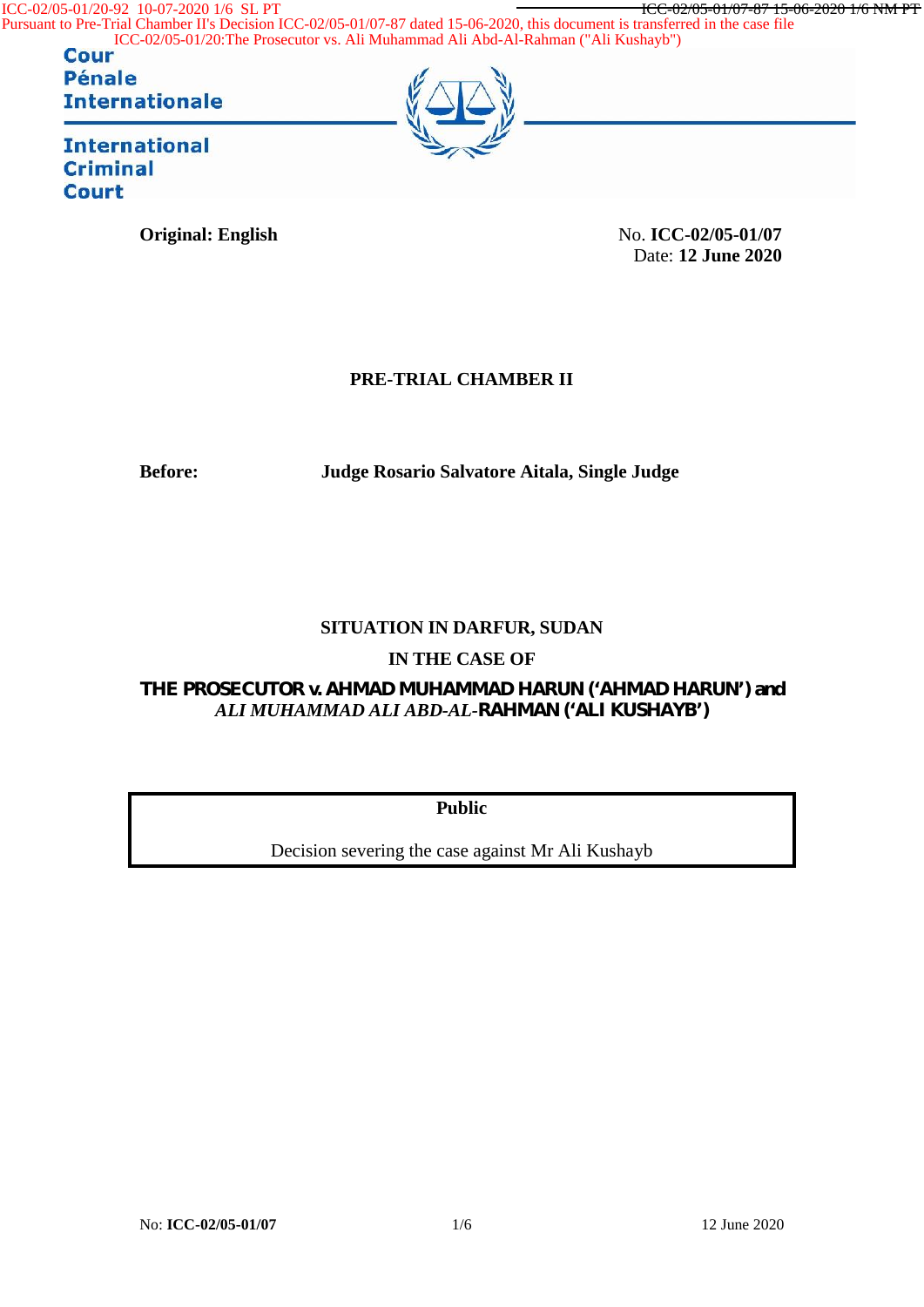Pursuant to Pre-Trial Chamber II's Decision ICC-02/05-01/07-87 dated 15-06-2020, this document is transferred in the case file ICC-02/05-01/20:The Prosecutor vs. Ali Muhammad Ali Abd-Al-Rahman ("Ali Kushayb")

**Decision to be notified in accordance with regulation 31 of the** *Regulations of the Court* **to:**

| The Office of the Prosecutor<br>Ms Fatou Bensouda<br>Mr James Stewart | <b>Counsel for Mr Kushayb</b><br>Mr Cyril Laucci                        |
|-----------------------------------------------------------------------|-------------------------------------------------------------------------|
| <b>Legal Representatives of Victims</b>                               | <b>Legal Representatives of Applicants</b>                              |
| <b>Unrepresented Victims</b>                                          | <b>Unrepresented Applicants for</b><br><b>Participation/Reparations</b> |
| The Office of Public Counsel for Victims                              | <b>The Office of Public Counsel</b><br>for the Defence                  |
| <b>States Representatives</b>                                         | <b>Amicus Curiae</b>                                                    |
| <b>REGISTRY</b>                                                       |                                                                         |
| Registrar<br>Mr Peter Lewis                                           | <b>Counsel Support Section</b>                                          |
| <b>Victims and Witnesses Unit</b>                                     | <b>Detention Section</b>                                                |
| <b>Victims Participation and Reparations</b><br><b>Section</b>        | <b>Other</b>                                                            |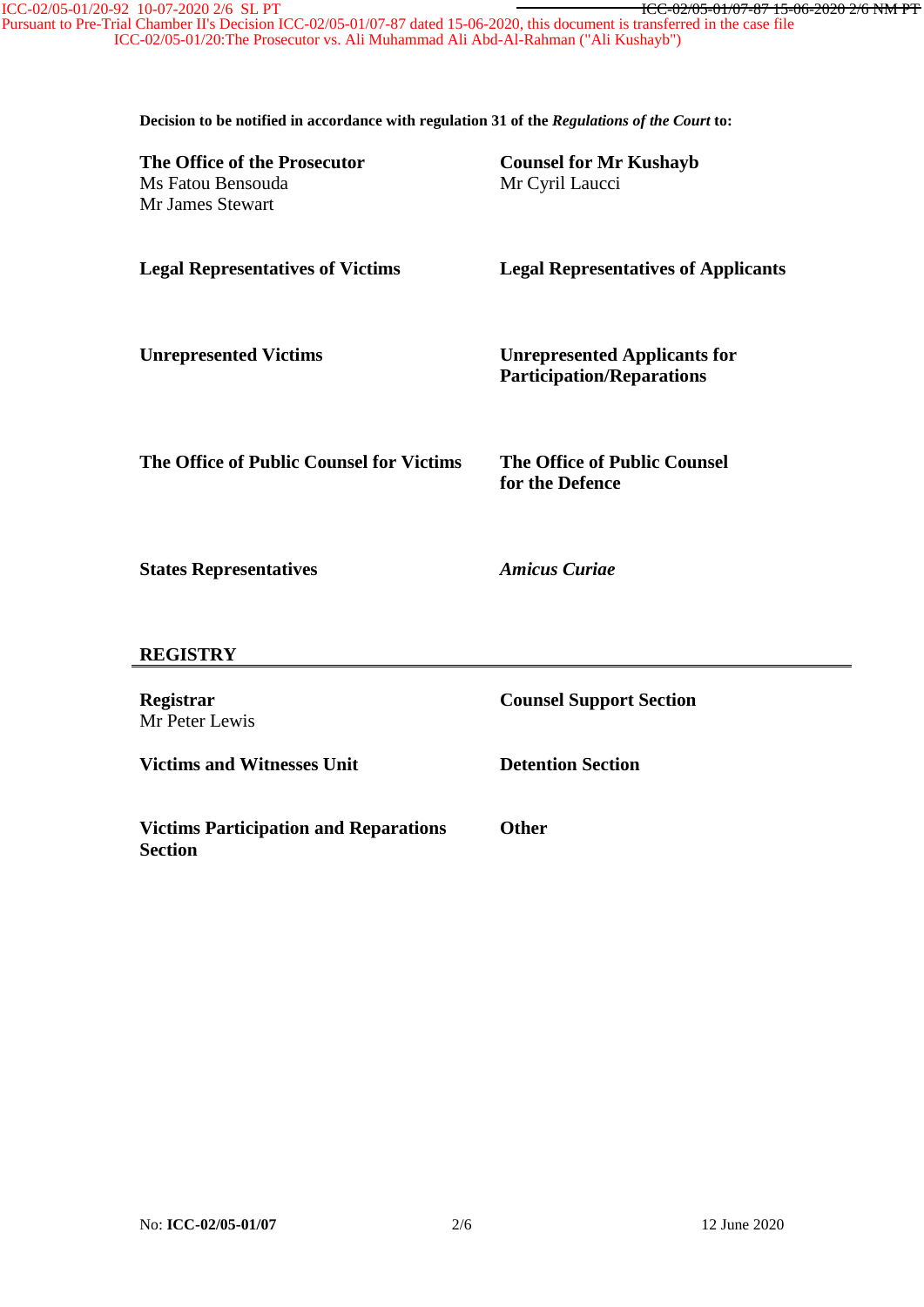**JUDGE ROSARIO SALVATORE AITALA**, acting as Single Judge on behalf of Pre-Trial Chamber II of the International Criminal Court, issues this Decision severing the case against Mr Ali Kushayb.

1. On 31 March 2005, the United Nations Security Council referred the situation in Darfur, Sudan, since 1 July 2002 to the Prosecutor.<sup>1</sup>

2. On 27 April 2007, Pre-Trial Chamber I granted the Prosecutor's application under article 58(7) of the Rome Statute (the 'Statute')<sup>2</sup> and decided<sup>3</sup> to issue warrants of arrest for Mr Ahmad Muhammad Harun ('Mr Harun')<sup>4</sup> and Mr Ali Muhammad Ali Abd-Al-Rahman ('Mr Kushayb')<sup>5</sup>, for crimes against humanity and war crimes allegedly committed in the localities of Kodoom, Bindisi, Mukjar, Arawala and their surrounding areas (Darfur, Sudan) between August 2003 and March 2004.

3. On 15 March 2012, the Presidency reassigned the situation in Darfur, Sudan, to Pre-Trial Chamber II,<sup>6</sup> the current composition of which was decided on 16 March 2018.<sup>7</sup>

4. On 9 June 2020, Mr Ali Kushayb arrived at the Detention Centre of the Court. On the same day, Judge Rosario Salvatore Aitala was designated by the Chamber as the Single Judge responsible for carrying out the functions of the Chamber in the present case until otherwise decided.<sup>8</sup>

5. On 11 June 2020, the Chamber filed a public redacted version of a second warrant of arrest against Mr Kushayb<sup>9</sup> for crimes against humanity and war crimes allegedly committed in the locality of Deleig and surrounding areas (Darfur, Sudan) between on or about 5 to 7 March 2004. This second warrant was originally issued on 16 January 2018 as secret, *ex parte* only available to the Prosecutor, by Pre-Trial

<sup>&</sup>lt;sup>1</sup> S/RES/1593(2005).<br>
<sup>2</sup> Prosecutor's Application under Article 58(7), ICC-02/05-56, 27 February 2007.<br>
<sup>3</sup> Decision on the Prosecution Application under Article 58(7) of the Statute, ICC-02/05-01/07-1-Corr.<br>
<sup>4</sup> WARRAN

Republic of the Congo, Darfur, Sudan and Côte d'Ivoire situations, ICC-02/05-01/07-65.<br>
<sup>7</sup> Decision assigning judges to divisions and recomposing Chambers, ICC-02/05-01/07-75.<br>
<sup>8</sup> Decision on the designation of a Single

Kushayb")', 16 January 2018, ICC-02/05-01/07-74-Secret-Exp, ICC-02/05-01/07-74-Red.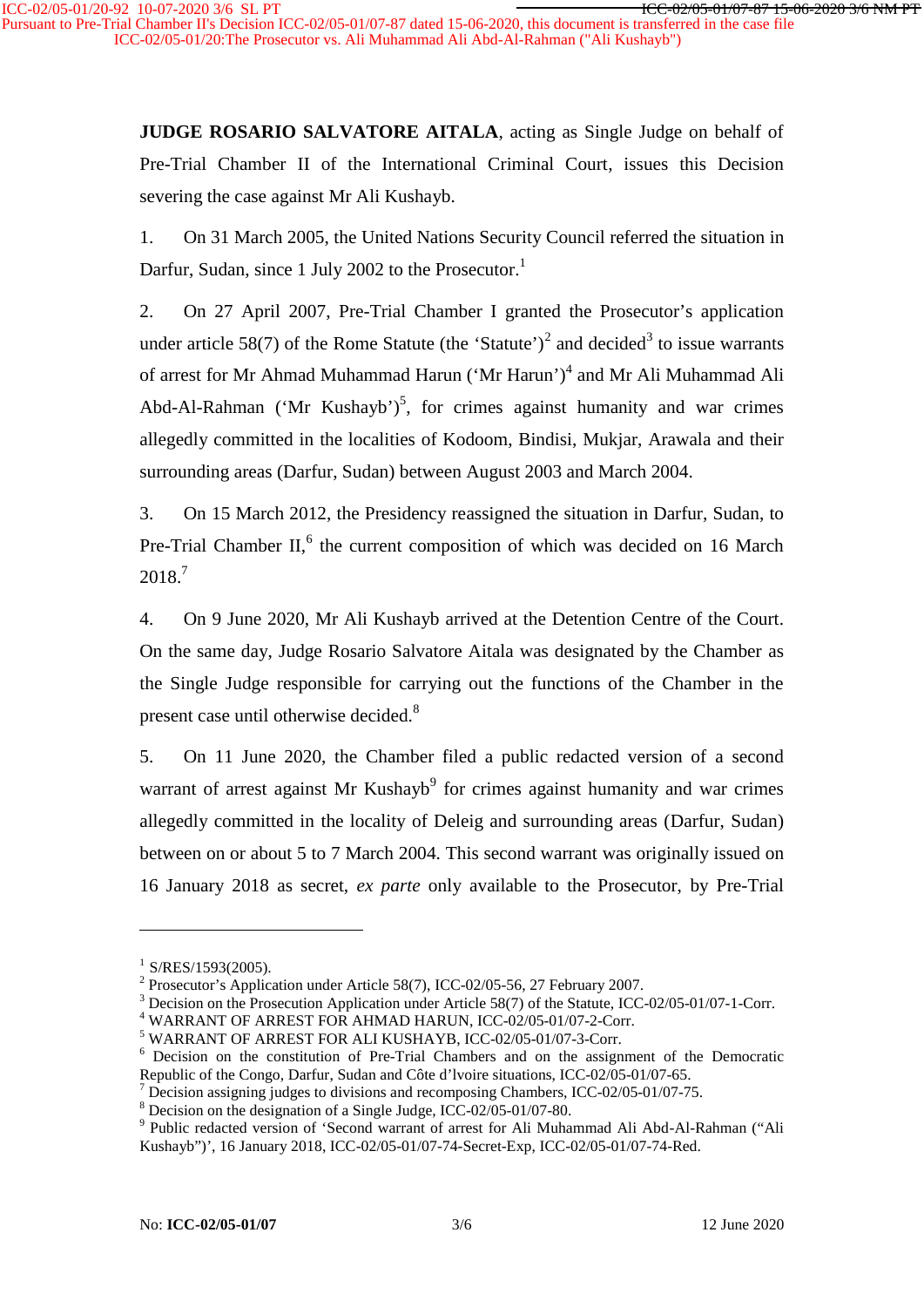Pursuant to Pre-Trial Chamber II's Decision ICC-02/05-01/07-87 dated 15-06-2020, this document is transferred in the case file ICC-02/05-01/20:The Prosecutor vs. Ali Muhammad Ali Abd-Al-Rahman ("Ali Kushayb")

> Chamber II, $^{10}$  granting the Prosecutor's application to amend the first warrant of arrest pursuant to article 58(6) of the Statute dated 3 November 2017.<sup>11</sup>

> 6. On 11 June 2020, the Single Judge issued a decision convening a hearing for the initial appearance of Mr Ali Kushayb for Monday, 15 June  $2020$ <sup>12</sup>

> 7. The present case opened in 2007 with the issuance of warrants of arrest against two suspects: one of these, Mr Harun, has not yet been surrendered to the Court. While Mr Kushayb is in the Court's custody, having arrived at the Detention Centre on 9 June 2020, no information has been submitted or is otherwise available to the Chamber indicating that Mr Harun's surrender might also be imminent or likely.

> 8. The Single Judge is mindful that article 61(2) of the Statute allows the Pre-Trial Chamber, whether upon request of the Prosecutor or on its own motion, to hold a hearing in the absence of the person charged to confirm the charges. However, it does not seem necessary or appropriate at this stage to consider this scenario. First, none of the requirements set forth in article  $61(2)(b)$  (i.e. the relevant person having waived the right to be present; or having fled or not being found and all reasonable steps having been taken to secure his or her appearance before the Court and to inform him or her) appears to have been fulfilled; second, and critically, proceeding *in absentia* against Mr Harun would inevitably entail delays and therefore potentially prejudice Mr Kushayb's fundamental right to be tried fairly and expeditiously, as provided by articles 64(2) and 67(1) of the Statute.

> 9. Accordingly, without prejudice to reviewing the situation in light of relevant developments, it is at this stage necessary to sever the case against Mr Kushayb from the present case, as provided by article 64(5) of the Statute and rule 136 of the Rules, both with a view to protecting Mr Kushayb's right to a fair and expeditious trial and in the interest of judicial economy.

<sup>&</sup>lt;sup>10</sup> ICC-02/05-01/07-74-Secret-Exp.<br><sup>11</sup> ICC-02/05-01/07-73-Secret-Exp.<br><sup>12</sup> Decision on the convening of a hearing for the initial appearance of Mr Ali Kushayb, ICC-02/05-01/07-82.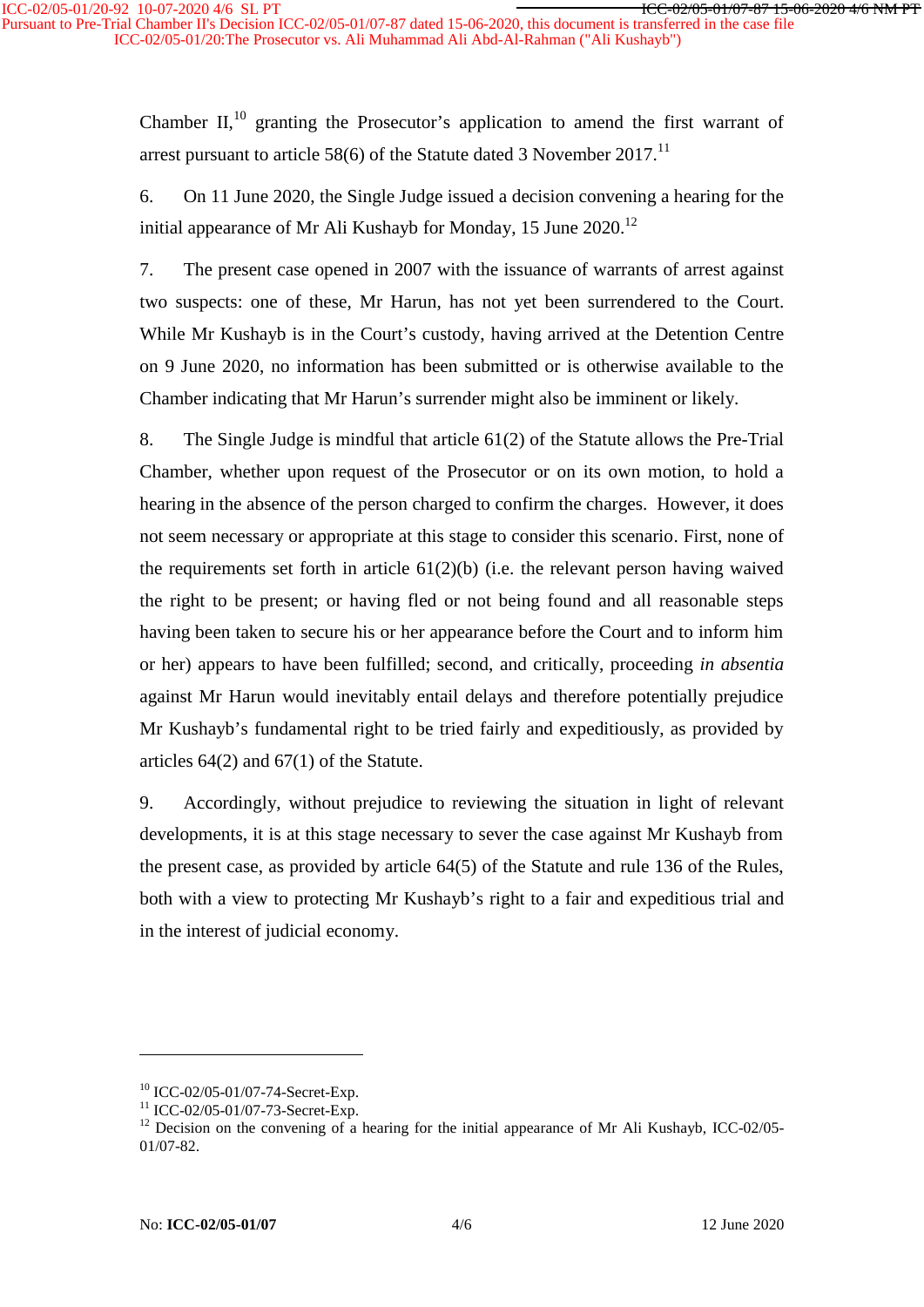Pursuant to Pre-Trial Chamber II's Decision ICC-02/05-01/07-87 dated 15-06-2020, this document is transferred in the case file ICC-02/05-01/20:The Prosecutor vs. Ali Muhammad Ali Abd-Al-Rahman ("Ali Kushayb")

> 10. The Registry is directed to open a new case record and transfer all documents relevant to Mr Kushayb to it, pursuant to regulation 22 of the Regulations of the Registry. The newly established case record shall contain all documents relevant to Mr Kushayb in all available versions, including translations, and their level of confidentiality shall remain the same, subject to being revised by the Chamber in due course.

> 11. Finally, the Single Judge recalls Pre-Trial Chamber I's 'Decision on 6 Applications for Victims' Participation in the Proceedings' dated 17 June 2010.<sup>13</sup> authorising six applicants to participate as victims in the proceedings at the pre-trial stage in this case and clarifies that the present decision does not in any way affect the right to participation of those victims; the issue of victims' participation in the new case to be opened will be addressed in a separate decision in due course.

<sup>&</sup>lt;sup>13</sup> ICC-02/05-01/07-58.